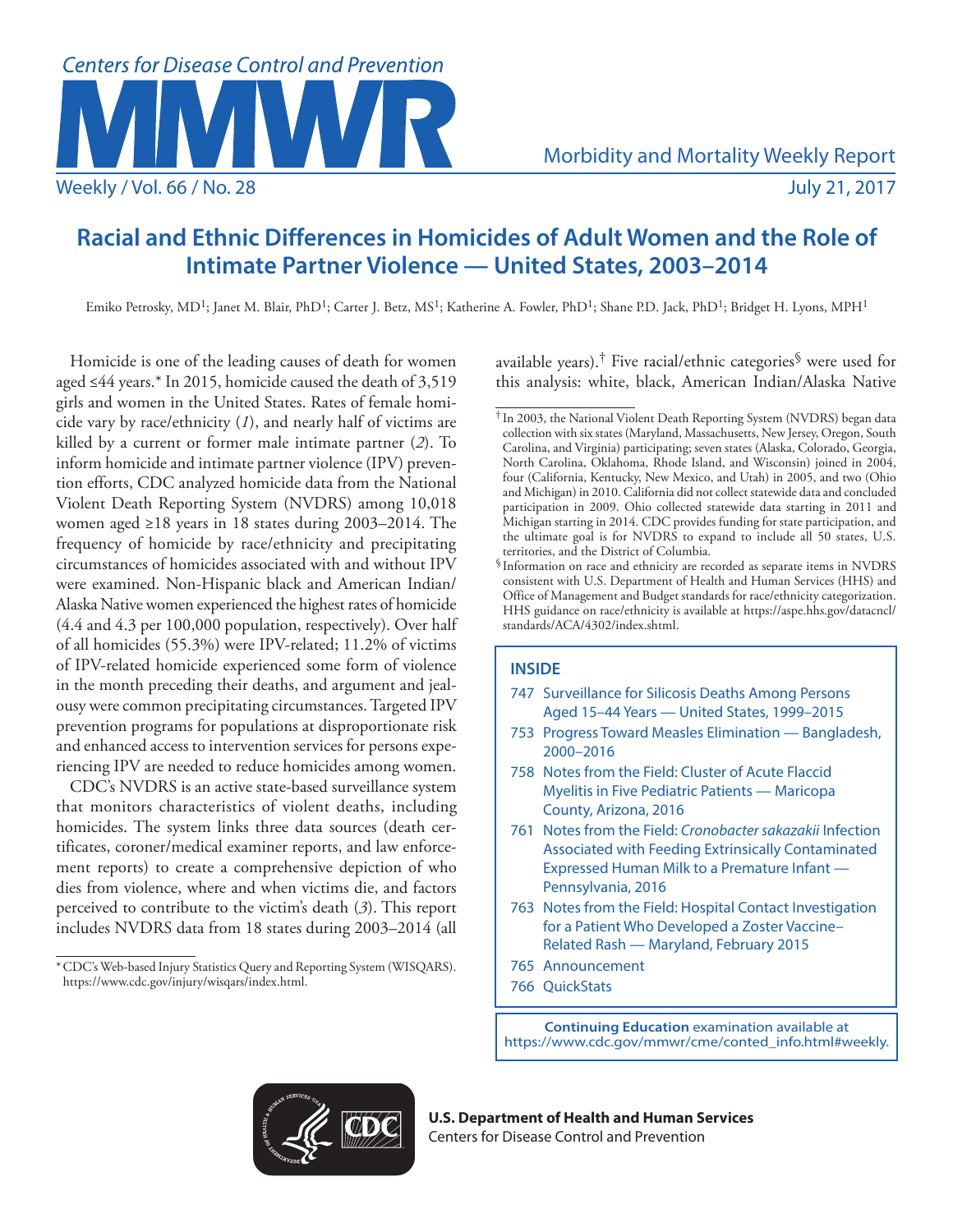(AI/AN), Asian/Pacific Islander (A/PI), and Hispanic. Persons categorized as Hispanic might have been of any race. Persons categorized as one of the four racial populations were all non-Hispanic. Analyses were limited to female decedents aged ≥18 years. IPV-related deaths were defined as those involving intimate partner homicides (i.e., the victim was an intimate partner [e.g., current, former, or unspecified spouse or girlfriend] of the suspect), other deaths associated with IPV, including victims who were not the intimate partner (i.e., family, friends, others who intervened in IPV, first responders, or bystanders), or jealousy. Deaths where jealousy, such as in a lovers' triangle, was noted as a factor were included only when they involved an actual relationship (versus unrequited interest). Violence experienced in the preceding month refers to all types of violence (e.g., robbery, assault, or IPV) that was distinct and occurred before the violence that killed the victim; there did not need to be any causal link between the earlier violence and the death itself (e.g., victim could have experienced a robbery by a stranger 2 weeks before being killed by her spouse).

Rates were calculated using intercensal and postcensal bridged–race population estimates compiled by CDC's National Center for Health Statistics and were age-adjusted to the 2010 standard U.S. population of women aged ≥18 years (*4*). Sociodemographic characteristics and precipitating circumstances across racial/ethnic groups were examined using chi-square and Fisher's exact tests. Two-sided p-values <0.05 were considered statistically significant. Differences in victim and incident characteristics by race/ethnicity were examined using chi-square and Fisher's exact tests with posthoc pairwise comparisons of significant results; Bonferroni correction was applied to account for multiple comparisons.

From 2003 through 2014, a total of 10,018 female homicides were captured by NVDRS; among these, 1,835 (18.3%) were part of a homicide-suicide incident (i.e., suspect died by suicide after perpetrating homicide). Homicide victims ranged in age from 18 to 100 years. The overall age-adjusted homicide rate was 2.0 per 100,000 women. By race/ethnicity, non-Hispanic black women had the highest rate of dying by homicide (4.4 per 100,000), followed by AI/AN (4.3), Hispanic (1.8), non-Hispanic white (1.5), and A/PI women (1.2).

Approximately one third of female homicide victims (29.4%) were aged 18–29 years (Table 1); a larger proportion of non-Hispanic black and Hispanic victims were in this youngest age group than were non-Hispanic white and A/PI victims (p<0.01). The largest proportion of victims were never married or single at the time of death (38.2%); this proportion was highest among non-Hispanic black victims (59.2%; p<0.01). One third of victims had attended some college or more; history of college attendance was highest among non-Hispanic white (36.8%) and A/PI victims (46.2%; p<0.01). Approximately 15% of women of reproductive age (18–44 years) were pregnant or ≤6 weeks postpartum. Firearms were used in 53.9% of female homicides, most commonly among non-Hispanic black victims (57.7%; p<0.01). Sharp instrument (19.8%); hanging, suffocation, or strangulation (10.5%); and blunt instrument (7.9%) were other common

The *MMWR* series of publications is published by the Center for Surveillance, Epidemiology, and Laboratory Services, Centers for Disease Control and Prevention (CDC), U.S. Department of Health and Human Services, Atlanta, GA 30329-4027.

**Suggested citation:** [Author names; first three, then et al., if more than six.] [Report title]. MMWR Morb Mortal Wkly Rep 2017;66:[inclusive page numbers].

**Centers for Disease Control and Prevention**

Brenda Fitzgerald, MD, *Director* William R. Mac Kenzie, MD, *Acting Associate Director for Science* Joanne Cono, MD, ScM, *Director, Office of Science Quality* 

Chesley L. Richards, MD, MPH, *Deputy Director for Public Health Scientific Services* Michael F. Iademarco, MD, MPH, *Director, Center for Surveillance, Epidemiology, and Laboratory Services*

#### *MMWR* **Editorial and Production Staff (Weekly)**

Sonja A. Rasmussen, MD, MS, *Editor-in-Chief* Charlotte K. Kent, PhD, MPH, *Executive Editor* Jacqueline Gindler, MD, *Editor* Teresa F. Rutledge, *Managing Editor* Douglas W. Weatherwax, *Lead Technical Writer-Editor* Soumya Dunworth, PhD, Kristy Gerdes, MPH, Teresa M. Hood, MS, *Technical Writer-Editors*

Martha F. Boyd, *Lead Visual Information Specialist* Maureen A. Leahy, Julia C. Martinroe, Stephen R. Spriggs, Tong Yang, *Visual Information Specialists* Quang M. Doan, MBA, Phyllis H. King, Paul D. Maitland, Terraye M. Starr, Moua Yang, *Information Technology Specialists*

# *MMWR* **Editorial Board**

Timothy F. Jones, MD, *Chairman* Matthew L. Boulton, MD, MPH Virginia A. Caine, MD Katherine Lyon Daniel, PhD Jonathan E. Fielding, MD, MPH, MBA David W. Fleming, MD

William E. Halperin, MD, DrPH, MPH King K. Holmes, MD, PhD Robin Ikeda, MD, MPH Rima F. Khabbaz, MD Phyllis Meadows, PhD, MSN, RN Jewel Mullen, MD, MPH, MPA

Jeff Niederdeppe, PhD Patricia Quinlisk, MD, MPH Patrick L. Remington, MD, MPH Carlos Roig, MS, MA William L. Roper, MD, MPH William Schaffner, MD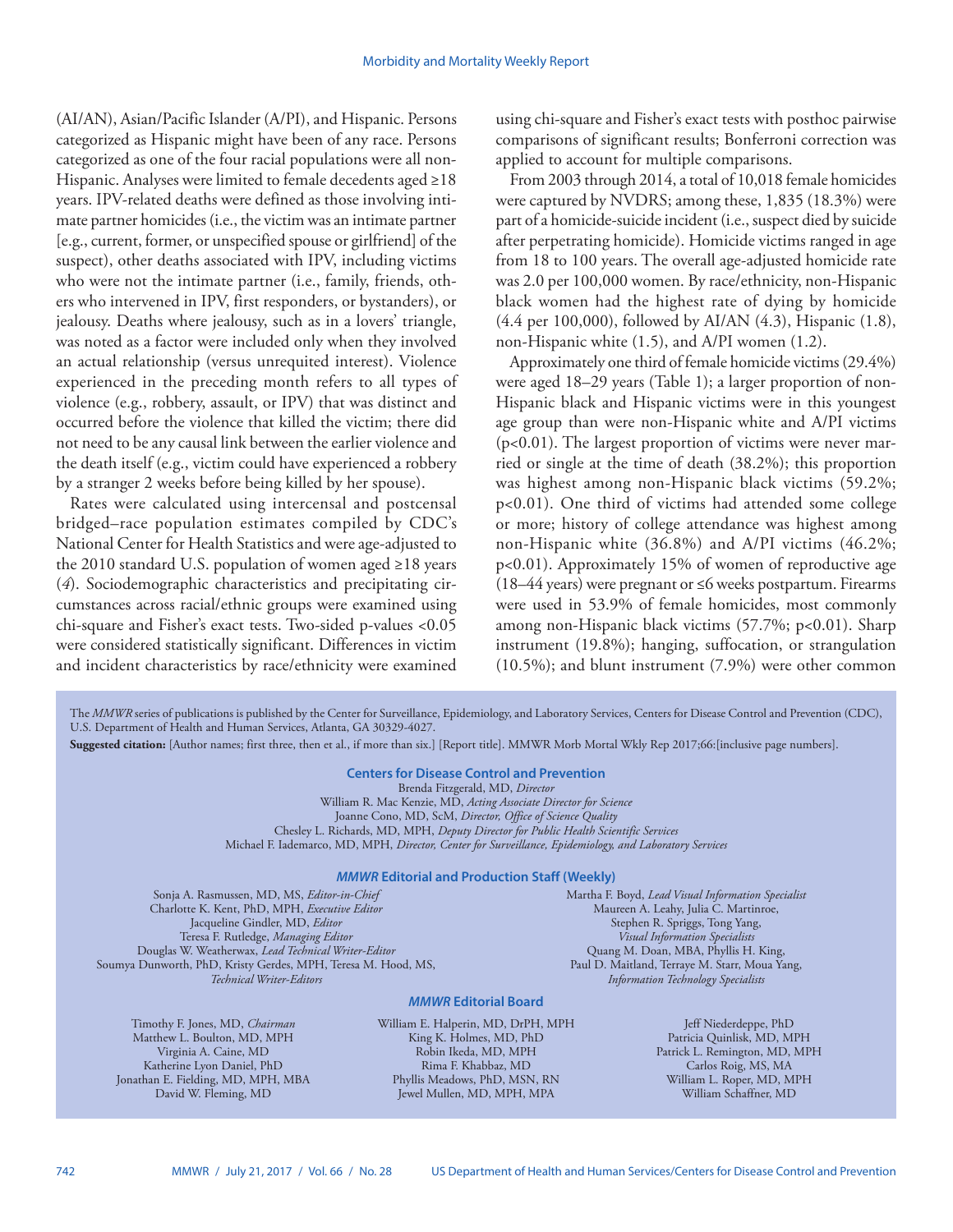|                                                                        | NO. (%)                        |                                      |                                      |                                                         |                                       |                                                         |  |
|------------------------------------------------------------------------|--------------------------------|--------------------------------------|--------------------------------------|---------------------------------------------------------|---------------------------------------|---------------------------------------------------------|--|
| Characteristic                                                         | <b>Total</b><br>$(N = 10,018)$ | White, non-Hispanic<br>$(n = 5,206)$ | Black, non-Hispanic<br>$(n = 3.514)$ | American Indian/<br><b>Alaska Native</b><br>$(n = 240)$ | Asian/Pacific Islander<br>$(n = 236)$ | Hispanic <sup>§</sup><br>$(n = 822)$                    |  |
| Age group (yrs)                                                        |                                |                                      |                                      |                                                         |                                       |                                                         |  |
| $18 - 29$                                                              | 2,947 (29.4)                   | 1,113 (21.4)**, + +, 5 \$            | 1,359 (38.7) 11,***                  | $87(36.3)$ <sup>99</sup>                                | 59 (25.0)**,§§                        | 329 (40.0) 11,***                                       |  |
| $30 - 39$ <sup>1</sup>                                                 | 2,179 (21.8)                   | 990 (19.0)**,§§                      | 829 (23.6) <sup>§§,¶¶</sup>          | 56 (23.3)                                               | 59 (25.0)                             | 245 (29.8)**,¶¶                                         |  |
| 40–49¶                                                                 | 2,071 (20.7)                   | 1,126 (21.6)                         | 704 (20.0)                           | 52 (21.7)                                               | 46 (19.5)                             | 143 (17.4)                                              |  |
| $50 - 59$ <sup>¶</sup>                                                 | 1,293 (12.9)                   | 824 (15.8)**,§§                      | 352 (10.0) <sup>99</sup>             | 25(10.4)                                                | 31(13.1)                              | 61 $(7.4)$ <sup>99</sup>                                |  |
| $\geq 60$ <sup>1</sup>                                                 | 1,528 (15.3)                   | 1,153 (22.1)**, + +, \$\$            | 270 (7.7) 11,***                     | 20 (8.3) 11,***                                         | 41 (17.4)**, ++, §§                   | 44 (5.4) <b>11</b> ,***                                 |  |
| <b>Marital status</b>                                                  |                                |                                      |                                      |                                                         |                                       |                                                         |  |
| Married, civil union, or<br>domestic partnership <sup>1</sup>          | 3,156 (32.0)                   | 1,999 (38.9)**, ++, \$\$, ***        | 751 (21.9) §§, 11,***                | 51 $(21.4)$ <sup>99</sup> ***                           | 121 (51.7)**, ++, \$\$, 99            | 234 (28.7)**, 11,***                                    |  |
| Never married or single <sup>¶</sup>                                   | 3,766 (38.2)                   | 1,183 (23.0)**, <sup>++,§§</sup>     | 2,035 (59.2) <sup>++,§§,¶¶,***</sup> | 118 (49.6)**, 11,***                                    | 52 (22.2)**, ++, \$\$                 | 378 (46.4)**,¶¶,***                                     |  |
| Separated, divorced or<br>widowed <sup>¶</sup>                         | 2,938 (29.8)                   | 1,954 (38.0)**, ++, \$\$, ***        | 651 (18.9) ++, \$\$, 11              | 69 (29.0)**,¶¶                                          | $61(26.1)$ ¶                          | 203 (24.9)**, 11                                        |  |
| Education <sup>†††</sup>                                               |                                |                                      |                                      |                                                         |                                       |                                                         |  |
| <high graduate="" or<br="" school="">GED equivalent<sup>¶</sup></high> | 2,143(24.5)                    | 982 (21.2)**, +, 59                  | 749 (25.6) §§,¶¶                     | 75 (32.5) <sup>99,***</sup>                             | 39 (18.6) <sup>++,§§</sup>            | 298 (39.8)**,¶¶,***                                     |  |
| High school graduate or<br>GED equivalent <sup>1</sup>                 | 3,672 (41.9)                   | 1,952 (42.1)                         | 1,261 (43.0)                         | 105 (45.5)                                              | 74 (35.2)                             | 280 (37.4)                                              |  |
| Some college or more <sup>¶</sup>                                      | 2,946 (33.6)                   | 1,707 (36.8)**, + +, \$\$            | 921 (31.4) <sup>++,§§,¶¶,***</sup>   | 51 (22.1)**, 11,***                                     | 97 (46.2)**, ++, \$\$                 | 170 (22.7)**, 11,***                                    |  |
| Pregnancy status <sup>§§§</sup>                                        |                                |                                      |                                      |                                                         |                                       |                                                         |  |
| Pregnant or ≤6 weeks<br>postpartum <sup>1</sup>                        | 298 (15.2)                     | 120 (12.9)**                         | $134(18.6)$ <sup>11</sup>            | 7(13.2)                                                 | 6(14.3)                               | 31 (14.6)                                               |  |
| Method                                                                 |                                |                                      |                                      |                                                         |                                       |                                                         |  |
| Firearm <sup>¶</sup>                                                   | 5,234 (53.9)                   | 2,681 (53.4)**, *****                | 1,975 (57.7) ++, \$\$, 99, ***       | 90 (38.8)**, \$\$, 11                                   | 92 (40.0)**,¶¶                        | 396 (49.4)**, <sup>++</sup>                             |  |
| Sharp instrument <sup>¶</sup>                                          | 1,918 (19.8)                   | 878 (17.5)**, \$\$,***               | 715 (20.9) \$5, 11,***               | 49 (21.1)                                               | 70 (30.4)**,¶¶                        | 206 (25.7)**,¶¶                                         |  |
| Hanging, suffocation,<br>strangulation                                 | 1,017(10.5)                    | 542 (10.8)                           | 325 (9.5) §§                         | 15(6.5)                                                 | 32 (13.9)                             | $103(12.9)$ **                                          |  |
| Blunt instrument <sup>¶</sup>                                          | 770 (7.9)                      | 453 (9.0)**, 11, \$§                 | $216(6.3)$ <sup>++,¶¶</sup>          | 40 (17.2)**, \$\$, ¶¶, ***                              | $16(7.0)^{+}$                         | 45 $(5.6)$ <sup><math>\uparrow\uparrow, \P</math></sup> |  |
| Other (single method) <sup>1</sup>                                     | 765 (7.9)                      | 467 (9.3)**, <sup>++</sup>           | 189 (5.5) ++, 11                     | 38 (16.4)**, \$\$, 11                                   | 20(8.7)                               | 51 $(6.4)$ <sup>††</sup>                                |  |
| <b>IPV<sup>¶¶¶</sup></b>                                               |                                |                                      |                                      |                                                         |                                       |                                                         |  |
| IPV-related <sup>¶,****</sup>                                          | 4,442 (55.3)                   | 2,446 (56.8)**                       | 1,360 (51.3) <sup>§§,¶¶</sup>        | 112 (55.4)                                              | 118 (57.8)                            | 406 (61.0)**                                            |  |

**TABLE 1. Number and percentage\* of homicides of females aged ≥18 years, by victim and incident characteristics — National Violent Death Reporting System, 18 states,† 2003–2014**

**No. (%)**

**Abbreviations:** GED = General Education Development; IPV = intimate partner violence.

\* Excludes decedents with missing, unknown, and other race/ethnicity (n = 61). Percentages might not sum to 100% because of rounding.

† Alaska, Colorado, Georgia, Kentucky, Maryland, Massachusetts, Michigan, New Jersey, New Mexico, North Carolina, Ohio, Oklahoma, Oregon, Rhode Island, South Carolina, Utah, Virginia, and Wisconsin.

§ Includes persons of any race.

¶ Characteristic with a statistically significant result.

\*\* Significantly different from non-Hispanic black females.

†† Significantly different from American Indian/Alaska Native females.

§§ Significantly different from Hispanic females.

¶¶ Significantly different from non-Hispanic white females.

\*\*\* Significantly different from Asian/Pacific Islander females.

††† "<High school graduate/GED equivalent" includes 11th grade and below. "High school graduate/GED equivalent" includes 12th grade. "Some college or more" includes some college credit, associate's degree, master's degree, doctorate, and professional degrees.

§§§ Includes only females of reproductive age (18–44 years) with known pregnancy status (n = 1,957).

 $\P$ <sup>11</sup> Includes only decedents where circumstances were known (n = 8,028).

\*\*\*\* Includes cases with victim-suspect relationship of intimate partner (current, former, or unspecified spouse or girlfriend), other deaths associated with IPV, or IPV-related jealousy/lovers' triangle.

mechanisms. Over half of all female homicides (55.3%) for which circumstances were known were IPV-related. A larger percentage of IPV-related female homicides were perpetrated by male suspects than were non-IPV-related homicides (98.2% versus 88.5%, respectively; p<0.01).

Circumstance information was known for all 4,442 IPVrelated homicides and 3,586 (64.3%) non-IPV-related homicides and was examined further. Among IPV-related homicides, 79.2% and 14.3% were perpetrated by a current or former intimate partner, respectively (Table 2). Approximately one in 10 victims experienced some form of violence in the month preceding their death. However, only 11.2% of all IPV-related homicides were precipitated by another crime; 54.4% of these incidents involved another crime in progress. The most frequently reported other precipitating crimes were assault/ homicide (45.6%), rape/sexual assault (11.1%), and burglary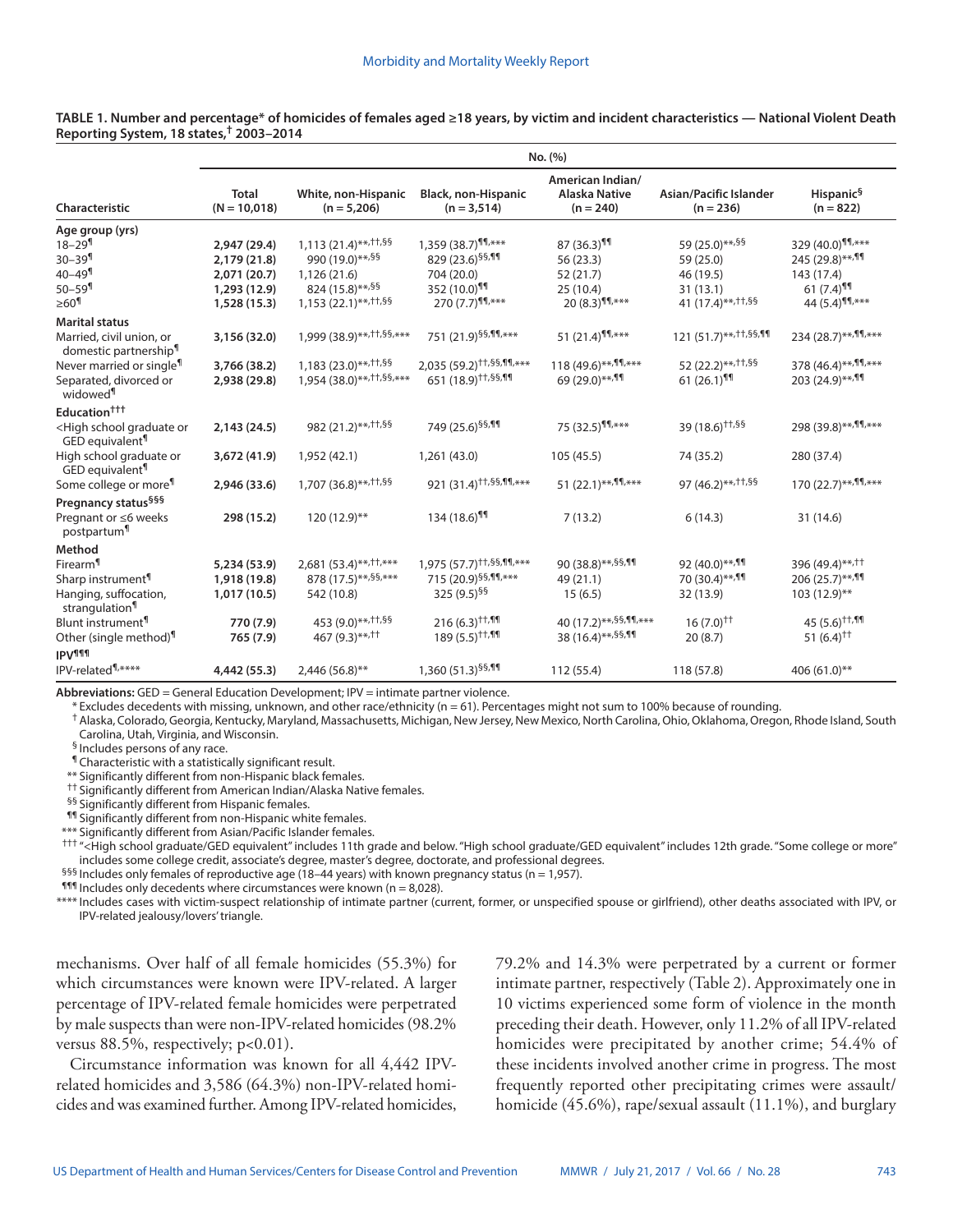|                                                                 | No. (%)                       |                                      |                                      |                                                  |                                       |                                            |  |
|-----------------------------------------------------------------|-------------------------------|--------------------------------------|--------------------------------------|--------------------------------------------------|---------------------------------------|--------------------------------------------|--|
| Characteristic                                                  | <b>Total</b><br>$(N = 4,442)$ | White, non-Hispanic<br>$(n = 2,446)$ | Black, non-Hispanic<br>$(n = 1,360)$ | American Indian/<br>Alaska Native<br>$(n = 112)$ | Asian/Pacific Islander<br>$(n = 118)$ | <b>Hispanic<sup>1</sup></b><br>$(n = 822)$ |  |
| Victim-suspect relationship**                                   |                               |                                      |                                      |                                                  |                                       |                                            |  |
| Current intimate <sup>††</sup> partner                          | 3,417 (79.2)                  | 1,927 (81.0) <sup>§§</sup>           | $1.007(76.6)$ <sup>11</sup>          | 88 (81.5)                                        | 94 (81.0)                             | 301 (75.8)                                 |  |
| Former intimate partner <sup>††</sup>                           | 618(14.3)                     | 322 (13.5)                           | 198 (15.1)                           | 13(12.0)                                         | 11(9.5)                               | 74 (18.6)                                  |  |
| Other <sup>††,</sup> ***                                        | 278 (6.4)                     | $129(5.4)^{\$}\$                     | $109(8.3)$ <sup>99</sup>             | 7(6.5)                                           | 11(9.5)                               | 22(5.5)                                    |  |
| <b>Circumstances</b>                                            |                               |                                      |                                      |                                                  |                                       |                                            |  |
| Victim experienced violence in<br>the past month <sup>†††</sup> | 265(11.2)                     | 147 (10.8)                           | 66 (9.9)                             | 10(16.7)                                         | 9(12.9)                               | 33 (15.6)                                  |  |
| Precipitated by another crime                                   | 496 (11.2)                    | 261 (10.7)                           | 166 (12.2)                           | 10(8.9)                                          | 13 (11.0)                             | 46(11.3)                                   |  |
| Crime in progress <sup>§§§</sup>                                | 270 (54.4)                    | 137(52.5)                            | 93(56.0)                             | 7(70.0)                                          | 7(53.8)                               | 26(56.5)                                   |  |
| Argument preceded victim's<br>death <sup>††</sup>               | 1,320 (29.7)                  | 660 (27.0) <sup>¶¶¶</sup>            | 420 (30.9) <sup>¶¶¶</sup>            | 36(32.1)                                         | 42 (35.6)                             | 162 (39.9) <sup>§§,¶¶</sup>                |  |
| Jealousy/lovers' triangle <sup>††</sup>                         | 516 (11.6)                    | 262 (10.7) <sup>999</sup>            | 143 (10.5) 111                       | 21 (18.8)                                        | 13 (11.0)                             | 77 (19.0) SS, 11                           |  |

**TABLE 2. Number and percentage\* of homicides of females aged ≥18 years, by race/ethnicity, victim's relationship to suspect, and precipitating circumstances† for intimate partner violence (IPV)–related deaths — National Violent Death Reporting System, 18 states,§ 2003–2014**

 $*$  Includes only decedents with one or more circumstances present:  $n = 4.442$  (100%) IPV-related female homicides.

† The sum of percentages in columns exceeds 100% because more than one circumstance could have been present per decedent.

§ Alaska, Colorado, Georgia, Kentucky, Maryland, Massachusetts, Michigan, New Jersey, New Mexico, North Carolina, Ohio, Oklahoma, Oregon, Rhode Island, South Carolina, Utah, Virginia, and Wisconsin.

¶ Includes persons of any race.

\*\* Victim-suspect relationship known for 4,313 (97.1%) IPV-related female homicides.

†† Characteristic with statistically significant results.

§§ Significantly different from non-Hispanic black females.

¶¶ Significantly different from non-Hispanic white females.

\*\*\* Includes nonintimate partner victims of IPV-related female homicide (e.g., friend, family member, etc.).

††† Variable collected for homicides since 2009. Denominator is IPV-related female homicides during 2009–2014 (n = 2,369).

§§§ Denominator includes only those decedents involved in an incident that was precipitated by another crime.

¶¶¶ Significantly different from Hispanic females.

#### **TABLE 3. Number and percentage\* of homicides of females aged ≥18 years, by race/ethnicity, victim's relationship to suspect and precipitating circumstances† for nonintimate partner violence (IPV)–related deaths — National Violent Death Reporting System, 18 states,§ 2003–2014**

|                                                        | No. (%)                       |                                 |                                                          |                                                        |                                      |                                      |  |
|--------------------------------------------------------|-------------------------------|---------------------------------|----------------------------------------------------------|--------------------------------------------------------|--------------------------------------|--------------------------------------|--|
| Characteristic                                         | <b>Total</b><br>$(N = 3.586)$ | $(n = 1.859)$                   | White, non-Hispanic Black, non-Hispanic<br>$(n = 1.291)$ | American Indian/<br><b>Alaska Native</b><br>$(n = 90)$ | Asian/Pacific Islander<br>$(n = 86)$ | Hispanic <sup>1</sup><br>$(n = 260)$ |  |
| Victim-suspect relationship**                          |                               |                                 |                                                          |                                                        |                                      |                                      |  |
| Acquaintance <sup>††</sup>                             | 439 (19.7)                    | 188 (14.9) <sup>§§</sup>        | 190 (29.0) <sup>11</sup>                                 | 16(24.2)                                               | 9(14.3)                              | 36(20.7)                             |  |
| Stranger <sup>††</sup>                                 | 349 (15.7)                    | 176 (13.9)***, <sup>†</sup> † † | 103(15.7)                                                | 10(15.2)                                               | $18(28.6)$ <sup>11</sup>             | 42 $(24.1)$ <sup>919</sup>           |  |
| Other person, known to victim                          | 339 (15.2)                    | 195 (15.4)                      | 103(15.7)                                                | 9(13.6)                                                | 8(12.7)                              | 24 (13.8)                            |  |
| Parent <sup>††</sup>                                   | 337 (15.2)                    | 237 (18.7) <sup>§§,†††</sup>    | 79 (12.0) <sup>11</sup>                                  | 4(6.1)                                                 | 7(11.1)                              | $10(5.7)^{99}$                       |  |
| Other <sup>††</sup>                                    | 760 (34.2)                    | 469 (37.1) <sup>§§</sup>        | $181(27.6)$ <sup>11</sup>                                | 27(40.9)                                               | 21(33.3)                             | 62 (35.6)                            |  |
| Circumstances                                          |                               |                                 |                                                          |                                                        |                                      |                                      |  |
| Precipitated by another crime <sup>††</sup>            | 1,492 (41.6)                  | 788 (42.4)                      | 526 (40.7)***                                            | 37(41.1)                                               | 49 (57.0) <sup>§§,†††</sup>          | 92 (35.4)***                         |  |
| Crime in progress <sup>§§§</sup>                       | 1,002 (67.2)                  | 535 (67.9)                      | 345 (65.6)                                               | 25(67.6)                                               | 33(67.3)                             | 64 (69.6)                            |  |
| Argument preceded victim's<br>$death^{\dagger\dagger}$ | 1,357 (37.8)                  | 659 (35.4) <sup>§§</sup>        | 531 $(41.1)$ ¶¶,***                                      | 43 (47.8)***                                           | 22 (25.6) <sup>§§,¶¶</sup>           | 102 (39.2)                           |  |

\* Denominator includes only decedents with one or more circumstances present: n = 3,586 (64.3%) non-IPV related homicides.

† The sum of percentages in columns exceeds 100% because more than one circumstance could have been present per decedent.

§ Alaska, Colorado, Georgia, Kentucky, Maryland, Massachusetts, Michigan, New Jersey, New Mexico, North Carolina, Ohio, Oklahoma, Oregon, Rhode Island, South Carolina, Utah, Virginia, and Wisconsin.

¶ Includes persons of any race.

\*\* Victim-suspect relationship known for 2,224 (62.0%) non-IPV-related female homicide victims.

 $^{\dagger\dagger}$  Characteristic with a statistically significant result.

§§ Significantly different from non-Hispanic black females.

¶¶ Significantly different from non-Hispanic white females.

\*\*\* Significantly different from Asian/Pacific Islander females.

††† Significantly different from Hispanic females.

§§§ Denominator includes only those decedents involved in an incident that was precipitated by another crime.

¶¶¶ Significantly different from American Indian/Alaska Native females.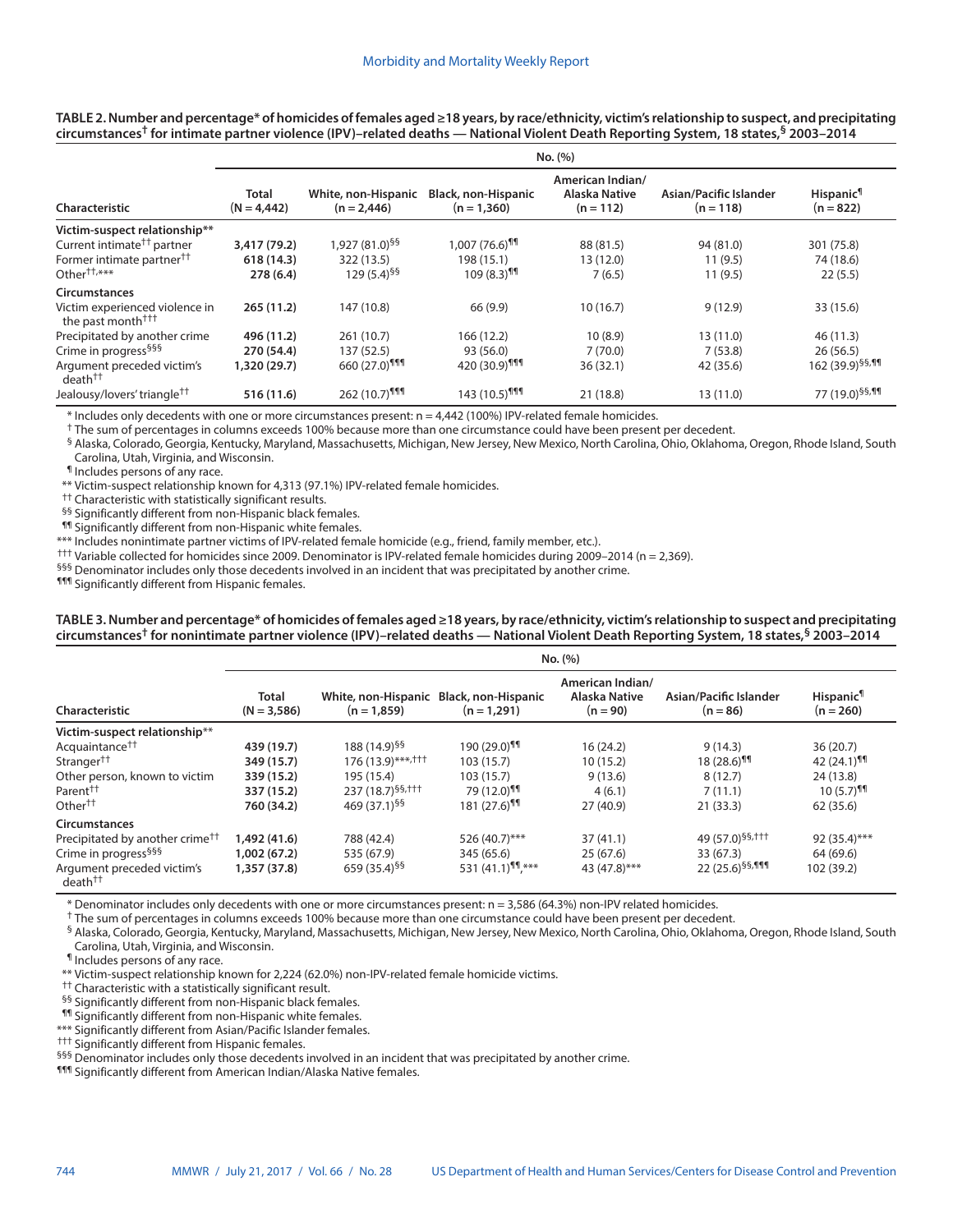(9.9%). In 29.7% of IPV-related homicides, an argument preceded the victim's death; this occurred more commonly among Hispanic victims than among non-Hispanic black and white victims. Approximately 12% of IPV-related homicides were associated with jealousy; this circumstance was also documented more commonly among Hispanic victims than among non-Hispanic black and white victims.

Among non-IPV related female homicides with known suspects, the victim's relationship to the suspect was most often that of acquaintance (19.7%), stranger (15.7%), another person known to the victim in which the exact nature of the relationship or prior interaction was unclear (15.2%), or parent (15.2%) (Table 3). Non-Hispanic black victims were significantly more likely to be killed by an acquaintance (29.0%) than were non-Hispanic white victims (14.9%). A/PI and Hispanic victims were significantly more likely to be killed by a stranger (28.6% and 24.1%, respectively) than were non-Hispanic white victims (13.9%). Fewer than 2% of non-IPV related homicide victims experienced violence during the preceding month (data not shown). However, a substantial percentage of these homicides (41.6%) were precipitated by another crime; 67.2% of these incidents involved another crime in progress. The type of other precipitating crime was most frequently robbery (31.1%), assault/homicide (21.3%), burglary (12.2%), or rape/sexual assault (11.2%). Female homicides involving A/PI victims were more likely to be precipitated by another crime (57.0%) than were homicides involving non-Hispanic black (40.7%) and Hispanic (35.4%) victims. In 37.8% of non-IPV related homicides, an argument preceded the victim's death, more commonly among AI/AN (47.8%) and non-Hispanic black (41.1%) victims than among A/PI (25.6%) victims.

#### **Discussion**

Homicide is the most severe health outcome of violence against women. Findings from this study of female homicides from NVDRS during 2003–2014 indicate that young women, particularly racial/ethnic minority women, were disproportionately affected. Across all racial/ethnic groups of women, over half of female homicides for which circumstances were known were IPV-related, with >90% of these women being killed by their current or former intimate partner.

Strategies to prevent IPV-related homicides range from protecting women from immediate harm and intervening in current IPV, to developing and implementing programs and policies to prevent IPV from occurring (*5*). IPV lethality risk assessments conducted by first responders have shown high sensitivity in identifying victims at risk for future violence and homicide (*6*). These assessments might be used to facilitate immediate safety planning and to connect women with other services, such as crisis intervention and counseling, housing,

medical and legal advocacy, and access to other community resources (*6*). State statutes limiting access to firearms for persons under a domestic violence restraining order can serve as another preventive measure associated with reduced risk for intimate partner homicide and firearm intimate partner homicide (*7*). Approximately one in 10 victims of IPV-related homicide experienced some form of violence in the preceding month, which could have provided opportunities for intervention. Bystander programs, such as Green Dot,<sup>1</sup> teach participants how to recognize situations or behaviors that might become violent and safely and effectively intervene to reduce the likelihood of assault (*8*). In health care settings, the U.S. Preventive Services Task Force recommends screening women of childbearing age for IPV and referring women who screen positive for intervention services.\*\* Approximately 15% of female homicide victims of reproductive age (18–44 years) were pregnant or postpartum, which might or might not be higher than estimates in the general U.S. female population, requiring further examination.

Approximately 40% of non-Hispanic black, AI/AN, and Hispanic female homicide victims were aged 18–29 years. Argument and jealousy were common precipitating factors for IPV-related homicides. Teaching safe and healthy relationship skills is an important primary prevention strategy with evidence of effectiveness in reducing IPV by helping young persons manage emotions and relationship conflicts and improve their problem-solving and communication skills (*5*). Preventing IPV also requires addressing the community- and system-level factors that increase the risk for IPV; neighborhoods with high disorder, disadvantage, and poverty, and low social cohesion are associated with increased risk of IPV (*5*), and underlying health inequities caused by barriers in language, geography, and cultural familiarity might contribute to homicides, particularly among racial/ethnic minority women (*9*).

The findings in this report are subject to at least five limitations. First, NVDRS data are available from a limited number of states and are therefore not nationally representative. Second, race/ethnicity data on death certificates might be misclassified, particularly for Hispanics, A/PI, and AI/AN (*10*). Third, the female homicide victims in this dataset were more likely to be never married or single and less likely to have attended college than the general U.S. female population<sup>††</sup>; although this is likely attributable to the relatively younger age distribution of homicide victims in general,§§ this requires further

<sup>¶</sup> <http://www.livethegreendot.com>.

<sup>\*\*</sup> [https://www.uspreventiveservicestaskforce.org/Page/Document/](https://www.uspreventiveservicestaskforce.org/Page/Document/RecommendationStatementFinal/intimate-partner-violence-and-abuse-of-elderly-and-vulnerable-adults-screening) [RecommendationStatementFinal/intimate-partner-violence-and-abuse-of](https://www.uspreventiveservicestaskforce.org/Page/Document/RecommendationStatementFinal/intimate-partner-violence-and-abuse-of-elderly-and-vulnerable-adults-screening)[elderly-and-vulnerable-adults-screening.](https://www.uspreventiveservicestaskforce.org/Page/Document/RecommendationStatementFinal/intimate-partner-violence-and-abuse-of-elderly-and-vulnerable-adults-screening) †† <https://www.census.gov/acs/www/data/data-tables-and-tools/>. §§ [https://www.cdc.gov/nchs/data/nvsr/nvsr65/nvsr65\\_04.pdf.](https://www.cdc.gov/nchs/data/nvsr/nvsr65/nvsr65_04.pdf)